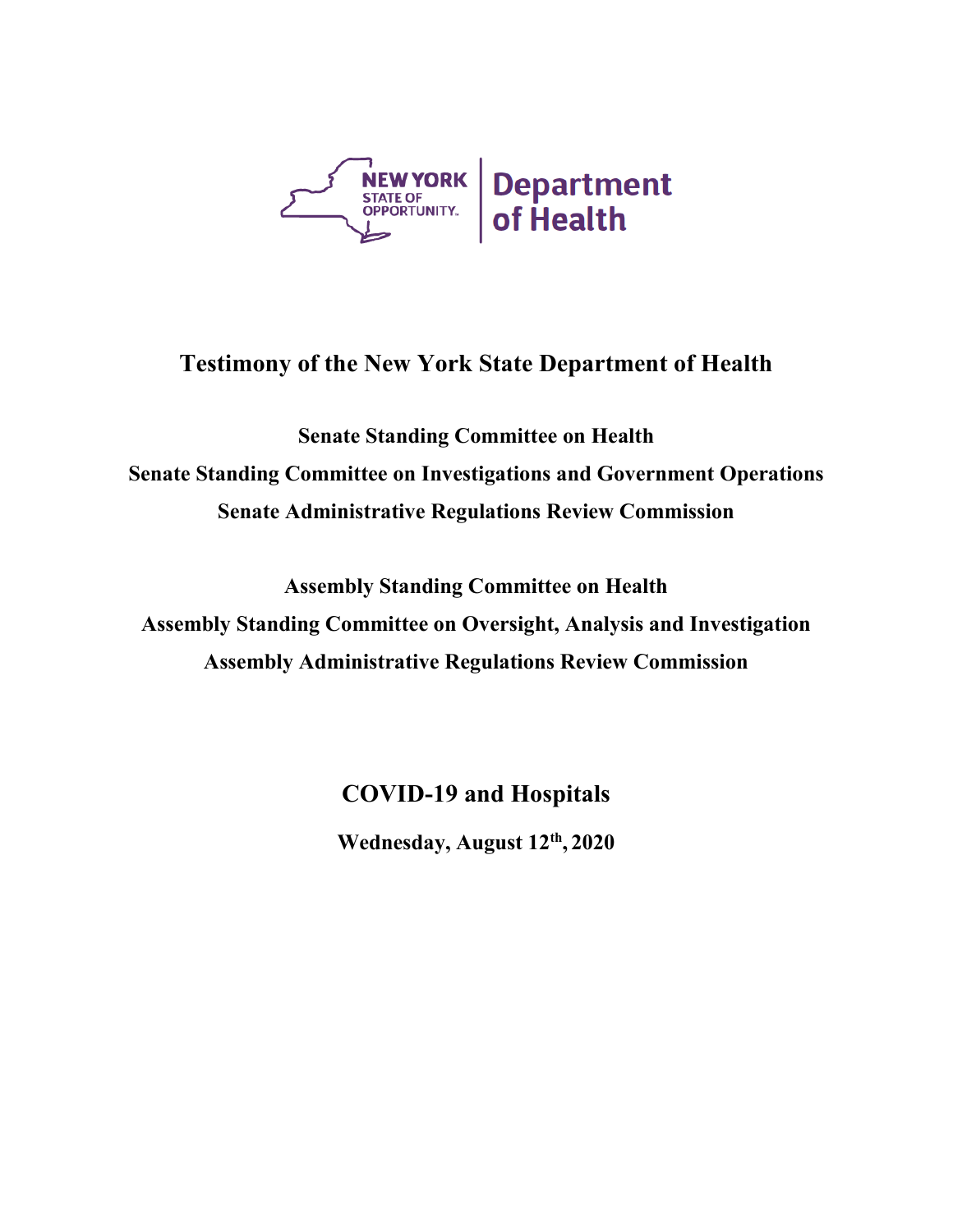Good morning Members of the New York State Senate Committees on Health, Investigations and Government Operations, and Administrative Regulations Review Commission, and Assembly Committees on Health, Oversight Analysis and Investigation, and Administrative Regulations Review Commission. Thank you for the opportunity to speak before you today.

This morning I want to talk about the central role our hospitals played in this unprecedented emergency. As a physician and intensivist, I spent decades working in these facilities, including two New York City hospitals.

An intensivist cares for critically ill patients—in my case it was children. In that position, the clock on the wall is working against you; it never stops for you to get your bearings or to try something again. And that's exactly what happened, on a scale that was previously unimaginable, when COVID-19 besieged New York hospitals.

From the arrival of the first laboratory confirmed case in New York State on March  $1<sup>st</sup>$ , the number of cases rose exponentially, with the number of cases doubling overnight on both March 5th and March 6th. New York hospitals had long been preparing for this. Since 2009, the New York State Department of Health has regularly staged practice drills for H1N1-type pandemics. We know now that our scenarios and exercises could not fully anticipate the symptoms and bodily damage inflicted by COVID-19, or a transmission pathway as devious as this disease's. Those drills also could not have fully anticipated the enormity of the strain on our healthcare system and public health system that a pandemic of this scope, swift onset, unique nature, and infectiousness could bring. Nor did we predict in those drills that states would be responding to such devastation without any coordinated system of federal support, intervention, and detection.

The first challenge we recognized as New York's COVID-19 surge began was that our 53,000 statewide licensed bed capacity needed to be drastically increased to meet a demand that some statistical models placed as high as 140,000 beds. These existing 53,000 licensed beds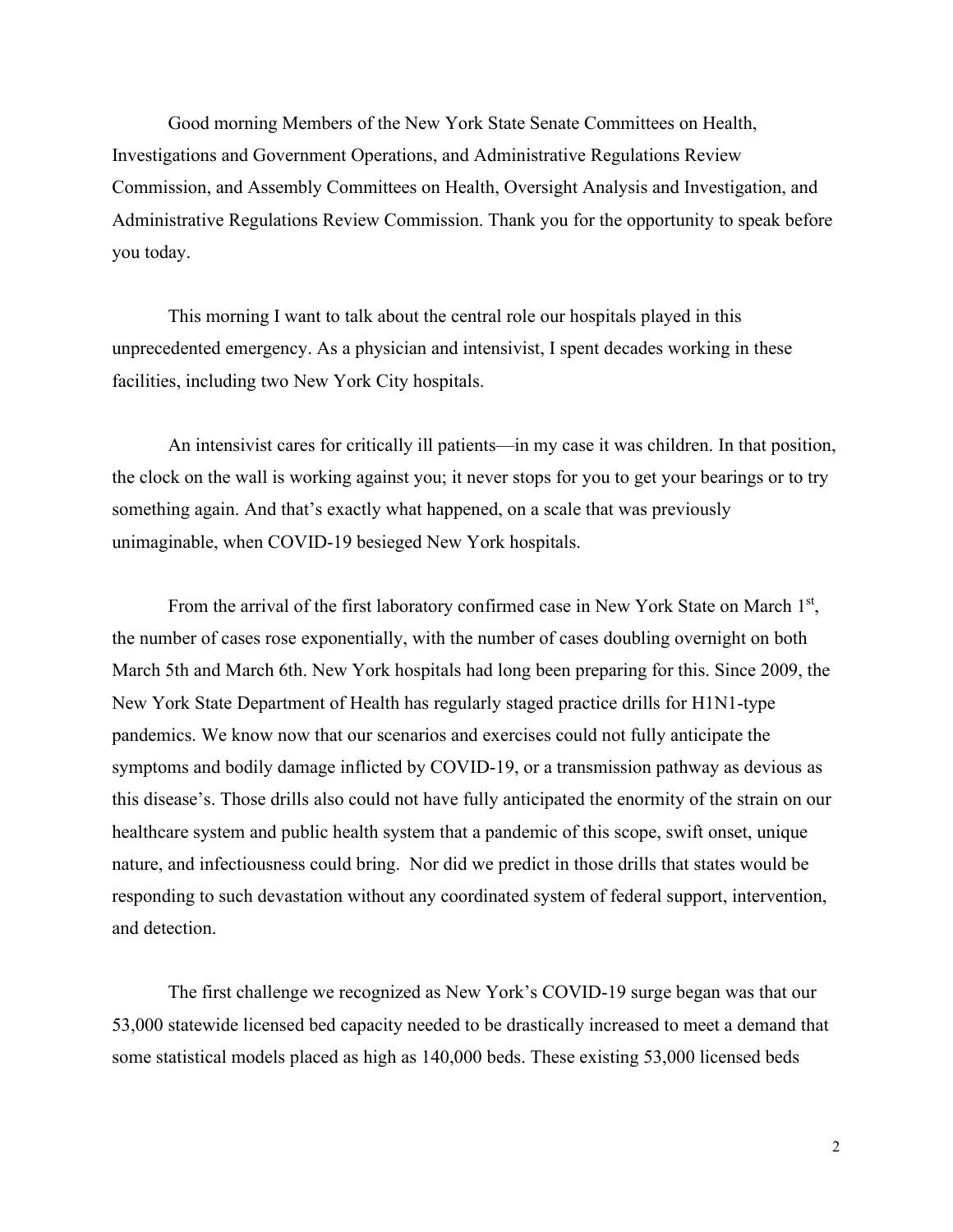were dispersed across a vast healthcare system consisting of 23 public and 200 private hospitals, each with their own operations policies and systems.

On March 23rd, we issued a directive requiring each hospital to double its licensed bed capacity. New York hospitals rose to the challenge. We directed hospitals statewide to cancel all elective surgeries in order to make available as many hospital beds as possible to treat COVID-19 patients.

Initially, models predicted significantly larger inpatient facility needs. The initial estimates were that New York State would need 140,000 hospital beds by the end of April. We worked with the Army Corp of Engineers, the Department of Defense, and the National Guard to erect and staff alternate care facilities like the Javits and the Comfort.1,095 patients were treated at the Javits during the duration of its operations. The Comfort, where 182 patients were treated, was operated by the US. Navy Medical Corps, and they established the patient admission criteria. Javits and the USNS Comfort were originally limited to non-COVID-19 patients based on a decision by the federal entities that were staffing these alternate case sites, but by April 3<sup>rd</sup> in the case of Javits and April  $6<sup>th</sup>$  on the Comfort, we had successfully pushed to get them to accept COVID-19 patients, adapting to the needs of hospitals increasingly stressed by the rapidly growing COVID-19 patient census.

In addition, the State aggressively worked to established other alternate patient care sites in estimated high impact areas, including the Brooklyn Center with 280 beds, and the South Beach Psychiatric Center in Staten Island managed by Northwell, with 260 beds. Additional sites, constructed but never activated, included SUNY Stonybrook (1028 beds), SUNY Old Westbury (1024 beds), and the Westchester Convention Center (110 beds). Building this capacity was an extraordinary effort, and we were ready to treat thousands of additional COVID-19 patients if it became necessary. Bending the curve was an even more remarkable effort by New Yorkers that alleviated the need to open these sites.

We began ordering PPE, ventilators and supplies to be sure we could restock our hospitals if the supply chain failed them. We set up staffing portals and asked for health care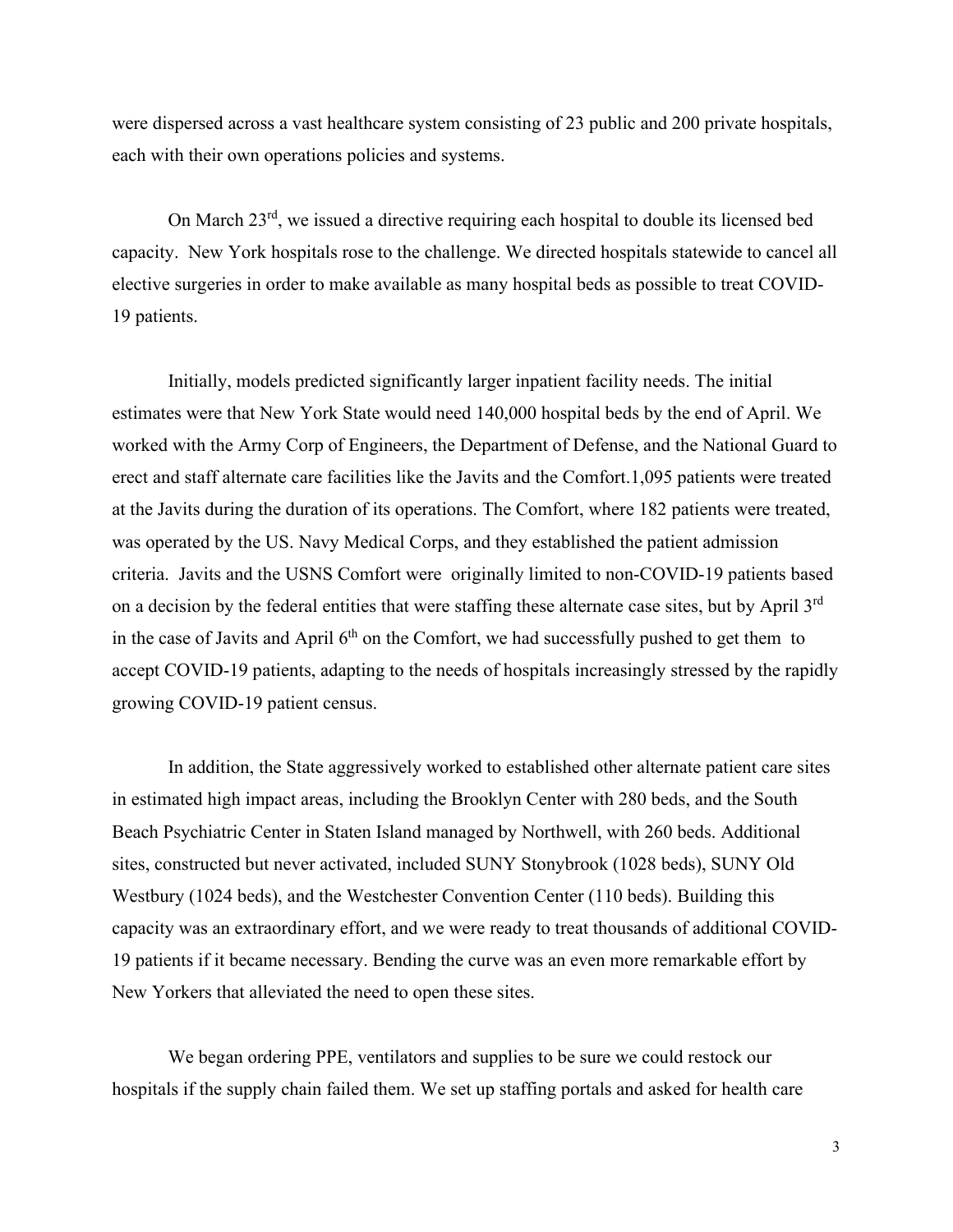workers to sign up to help in the battle against COVID-19.When the supply of medications needed to care for the most critically ill COVID-19 patients in ICUs ran low due to extreme demand and supply chain issues, the State identified those hospitals with the most urgent needs and worked with pharmaceutical wholesalers to ensure that New York hospitals were prioritized, which resulted in larger and more frequent distribution of these medications into the State.

The Governor issued Executive Orders to expand scope of practice and limit restrictions so that more healthcare providers could provide care to more people, as the hospital emergency departments and inpatient beds quickly filled. However, these numbers and policy decisions cannot effectively characterize the experience of physicians and other health care professionals living through COVID-19 inside these hospitals.

At every hospital, in every ward, on every floor, in every hallway, and on every gurney, health care workers were making critical decisions, focused solely on saving the patient in front of them. And maybe twenty minutes later, doing it again for the next patient. After their shift, those who weren't dropping from exhaustion and fear, may have conferred with frontline colleagues at other hospitals, or connected on social media with an ER physician across the globe, looking for ways to help the seemingly endless stream of patients they would see the following day.

In the meantime, for some hospitals there was help nearby, but no way to access it. For instance, during the third week in March, Elmhurst Hospital was inundated with patients at a time when other hospitals had capacity but there was no system in place to immediately share the load. We needed to create a way to make this overtaxed system work efficiently to save lives, improve patient outcomes, and alleviate the stress on frontline workers.

On March 30<sup>th</sup>, Governor Cuomo announced a new hospital central coordinating team, the NYS Hospital Capacity Coordination Center (the Center), to facilitate a more coordinated and strategic approach among the State's healthcare systems and hospitals to combat the COVID-19 pandemic. We collected data daily from hospitals and built real time dashboards with warning signals to track COVID-19 hospitalizations by hospital, hospital system, county, and region of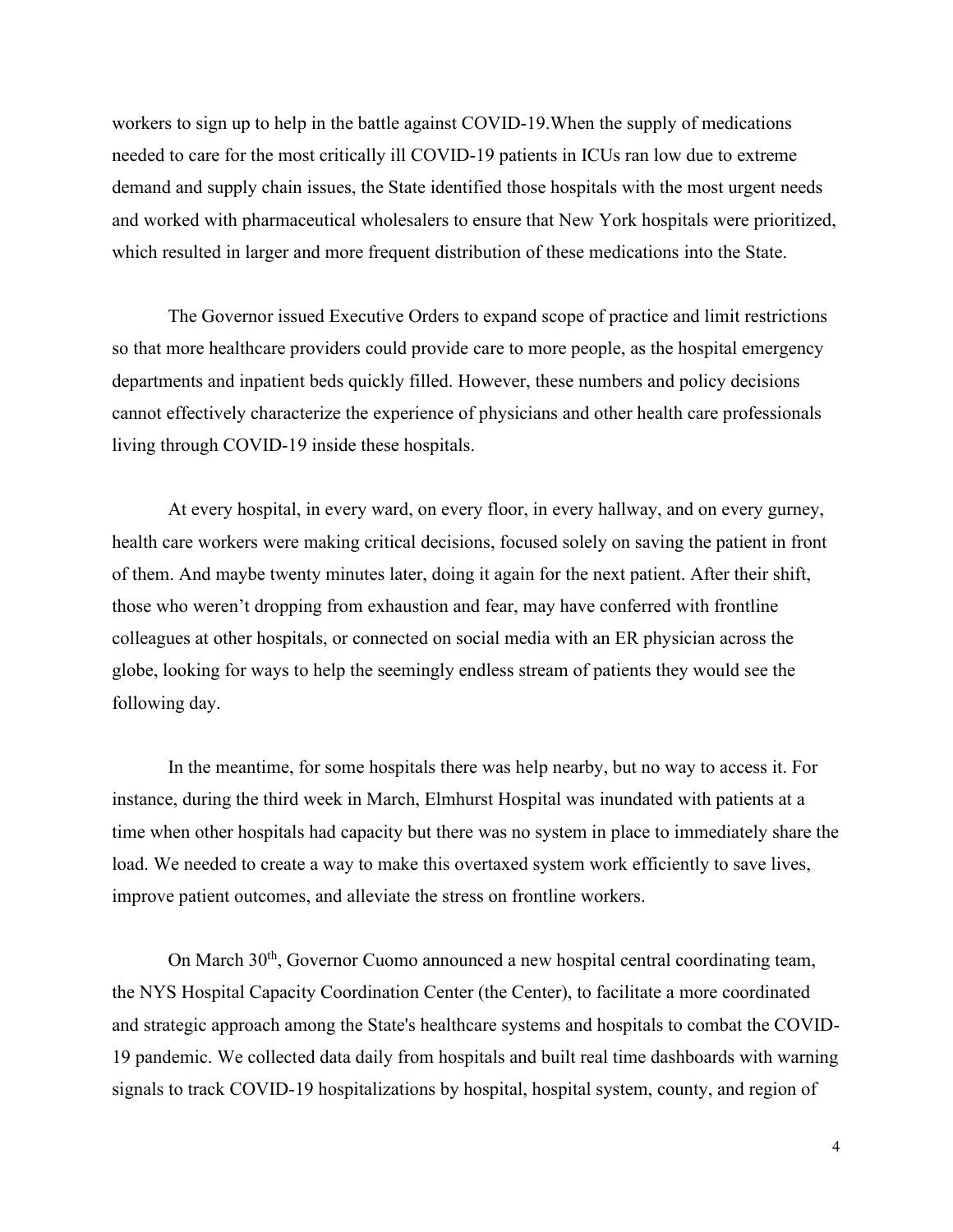the State, and inform the work of the Center. I personally spoke to heads of New York hospitals daily and the associations multiple times every week, as well with as doctors and scientists.

The Center, working in collaboration with the Greater New York Hospital Association, the Healthcare Association of New York State and New York City Health + Hospitals, facilitated nearly 1,450 patients transfers from hospitals nearing or at capacity to other hospitals and alternate care sites, including Javits and the USNS Comfort. The Center had 350 ambulances, brought in from all over the country, and other resources at its disposal which were used day and night to facilitate these transfers. The Center had a hotline phone number that was answered 24/7 and available to every hospital leadership team in New York State. Any hospital could call with any issue at any time – needs to transfer patients, staffing needs, and supplies/equipment requests. The Coordination Center proactively reached out to hospitals as they were approaching capacity to offer to facilitate patients transfers to other hospitals to balance the load.

We provided hospitals with nearly 24 million pieces of PPE, deployed over 2,600 ventilators to hospitals, and allocated life-saving medications, including the provision of Remdesivir to hospitals throughout the State for the treatment of nearly 20,000 COVID-19 positive patients.

Against this backdrop, New York hospitals treated and saved the lives of an astonishing number of critically ill patients. During the 72-hour peak of the surge between April 11<sup>th</sup> and April 13<sup>th</sup>, 18,825 COVID-19 positive patients were in the hospital, 5,225 COVID-19 positive patients were in the ICU and 4,449 COVID-19 positive patients were intubated.

In further recognition of the pressures that the pandemic has placed on hospital infrastructure and the concerns of many pregnant individuals across New York State, Governor Cuomo directed the New York State Council on Women and Girls to convene a task force to address the impact of COVID-19 on maternal care and examine the best approach to provide mothers a safe alternative, when appropriate, to already stressed hospitals amid the ongoing COVID-19 pandemic. Early on in the COVID-19 crisis, the Department took several steps to ensure access to maternal care during pandemic, including expanding access to telehealth and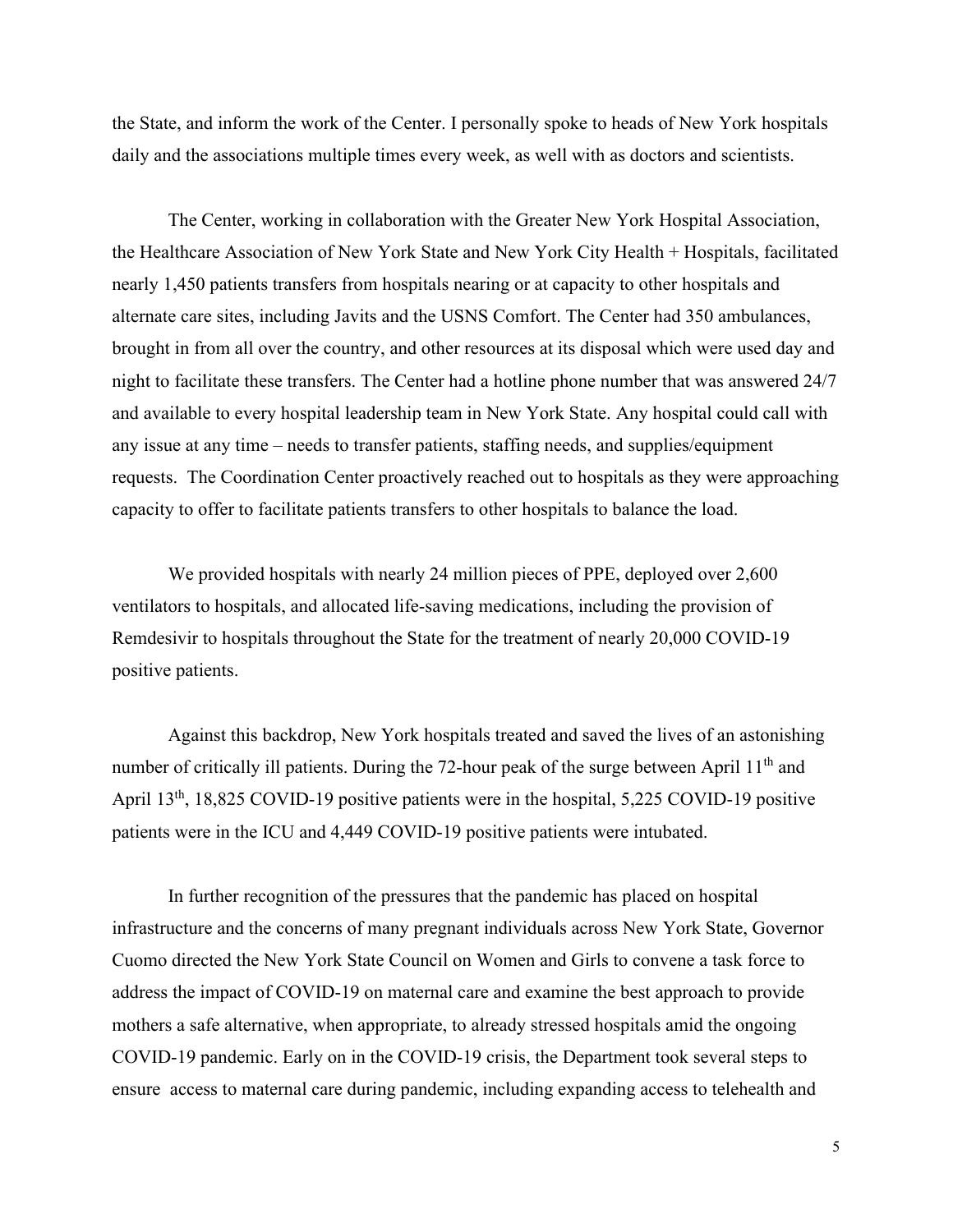telephonic visits, expanding access to midwives, authorizing obstetrician-gynecologists and midwives from other states to practice in New York to improve surge capacity, designating reproductive health services as essential, and directing hospitals to ensure that a support person is allowed to be with a birthing person for the duration of the hospital stay. The Task Force put forth a robust set of recommendations to ensure access to appropriate maternal healthcare and delivery services during the COVID-19 pandemic.

When we got past the worst of the surge, rather than plateauing, we began heading "down the mountain," thanks to the cooperation of every New Yorker. Last week, we averaged fewer than 600 new COVID-19 positive hospital patients per day—the lowest it has been since early March. In fact, the number of individuals intubated, which peaked at 4,449, is now down to 60. ICU admissions are down to 120. Also, at the peak on April  $12<sup>th</sup>$ , four months ago today, we had 18,825 COVID-19 related hospitalizations. Today, in a state of nearly 20 million people, only 540 individuals are hospitalized because of COVID-19. This is tremendous progress by any measure, especially when we see what is happening in states throughout the country. But we are not done yet, and we must remain vigilant.

As we got a solid grip on the outbreak, we began the important work to refine and learn from managing this crisis and prepare for the next.

We are requiring all New York State hospitals to build a 90-day supply of PPE by September 30th, based on each hospital's burn rate (or level of usage) during the peak of the COVID19 surge, to prepare for a possible second wave of coronavirus hospitalizations.

The Department's work to support New York's hospital and health care systems is not at all separate from our work to build New York State's contact tracing system, require masks and social distancing, and work tirelessly to protect public health across New York State.

The Department is working to institutionalize the pandemic response operations deployed during the COVID -19 public health emergency to date as part of preparedness for a potential